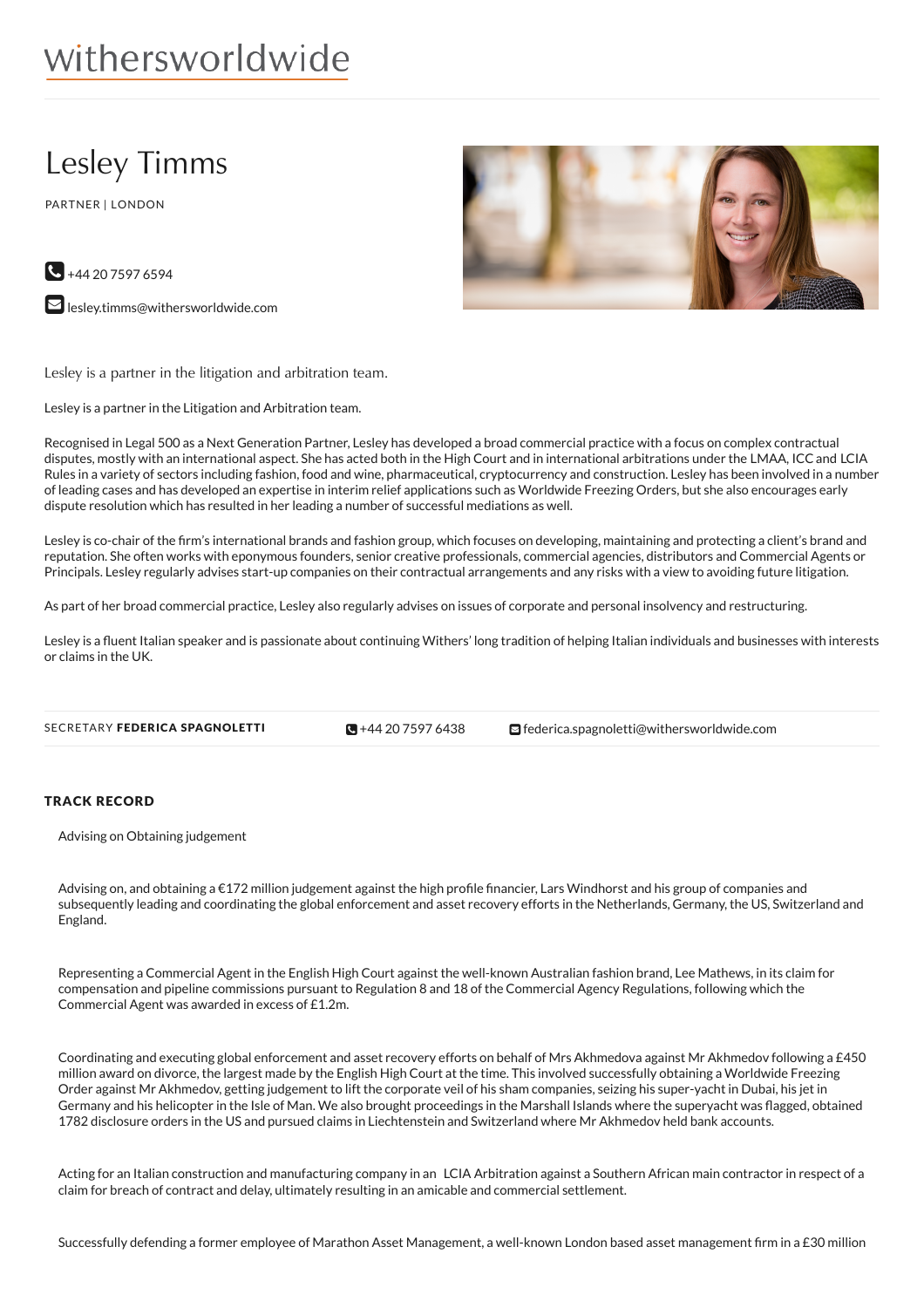pound claim for, amongst other things, Wrotham Park Damages for misuse of confidential information and for conspiring with other employees to damage Marathon's business by preparing to compete in a start-up competitor as part of a team move. Whilst liability was found against the employee in certain limited respects, he was ordered to pay just £1 in damages and costs were awarded in his favour.

Acting for an Italian Formula 1 aerodynamics testing company in its defence of an £18 million claim brought by 1 Malaysia Racing Team for breach of various intellectual property rights. Liability was admitted, but the defence was nonetheless a success because the damages ordered were less than £25,000 and costs were therefore awarded against the Claimant due to a well-place and tactical settlement offer having been made early on in the litigation.

Acting at first instance and on appeal for a third party funder in respect of a Section 51 non-party costs application made by the successful defendants in the high profile, high value litigation between Excalibur, Texas Keystone and Gulf Petroleum.

Representing a Russian owned BVI company in successfully obtaining judgment setting aside a company voluntary arrangement on the grounds of material irregularity on the basis that the contracts for the purchase of land in St Petersburg entered into between the debtor and alleged Russian vendors, which created the liability of value sufficient enough to pass the CVA, were shams.

Acting for a Swiss pharmaceutical company against its UK distributor for breach of the terms of a Supply Agreement.

Acting for RAI Italia, the Italian national television station in the restructuring of its UK employment affairs.

Acting in an LCIA arbitration for a large Russian gold mining company against its local partner for damages resulting from failure to transfer title to certain mining permits over the property.

Acting in an LMAA arbitration for an Italian luxury yacht building company against the buyer for breach of contract for failure to pay the purchase price and in defence of a counter-claim that the vessel as-built was not in accordance with the specification.

Assisting an Italian individual in a dispute over title to 15th century illuminated manuscripts against the Italian Republic and a well-known auction house.

Acted for an Italian company in a mediation with a UK based supplier arising out of an alleged repudiatory breach of an Agency Agreement.

Obtaining an urgent worldwide freezing injunction in excess of £2 million on behalf of an English company against a fraudulent director. The claim proceeded as a breach of fiduciary duty claim, for which summary judgment was successfully obtained 6 weeks later.

Acting for a major Italian construction company in a claim before the Technology and Construction Court brought against it by a UK microtunnelling equipment and services provider in respect of a construction project in Northern Italy.

Having obtained a winding-up order against a UK company, Lesley assisted the liquidator in pursuing claims against the former directors to clawback transactions made at an undervalue and preference payments pursuant to the Insolvency act.

Assisting to secure a major victory in an ICCArbitration for a Chinese company (listed on NASDAQ) against an Italian company relating to the termination of a high value five-year supply agreement in the renewable energy sector.

#### ADMISSIONS

**England and Wales, 2008** 

#### PUBLICATIONS

Civil procedure, Bar Association of Foggia and Lucera conference, panel speaker

'English Courts Possess Powerful Tools for U.S. [Litigation,'](https://issuu.com/todaysgc/docs/tgc_spr19_issuu/62) Today's General Counsel, March 2019, co-author

#### **MEMBERSHIPS**

■ Member of the London Court of International Arbitration LCIA (Young International Lawyers Group)